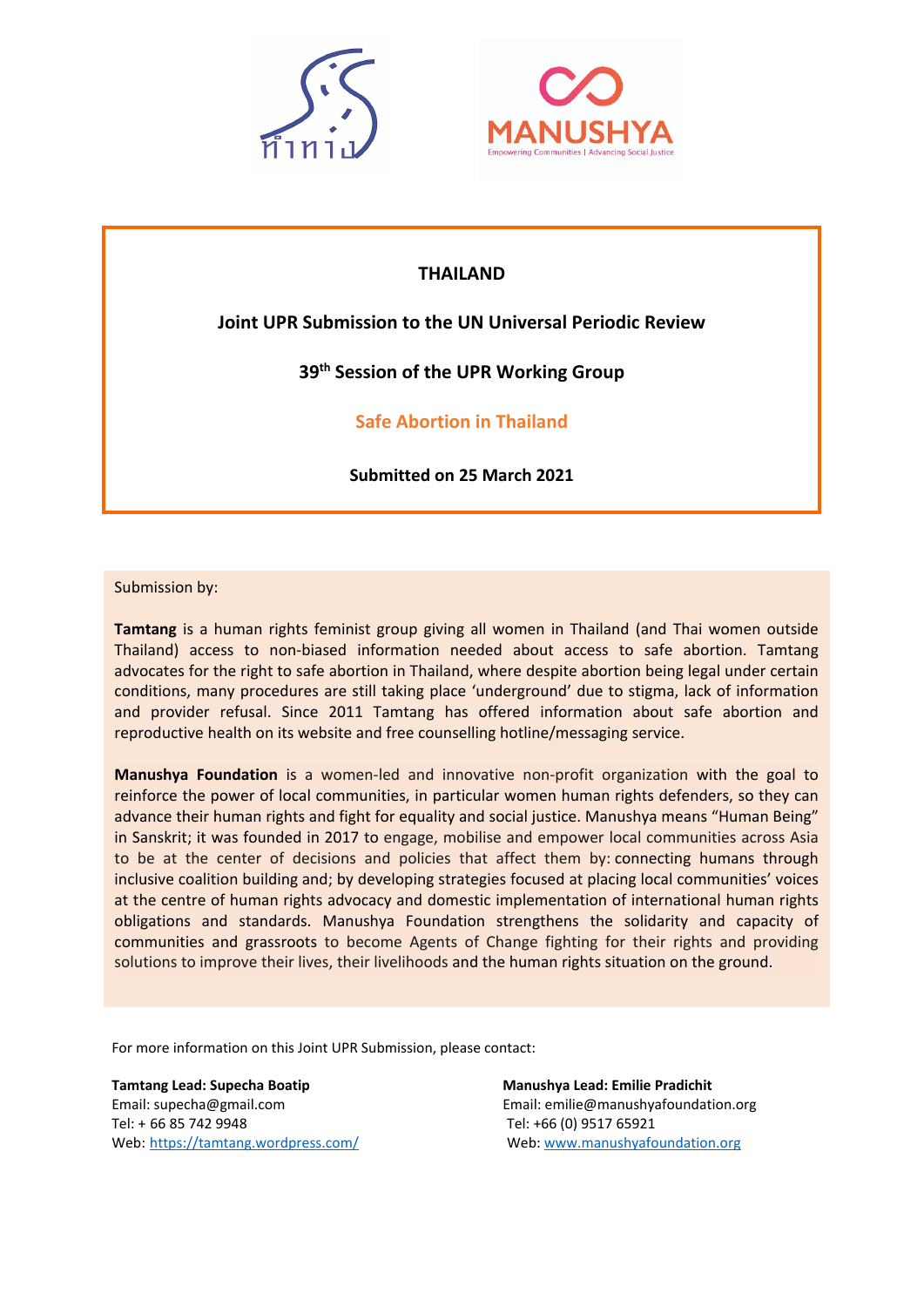

## **1. Introduction**

- 1.1.In this submission, the authors examine the compliance of the Thai Government with the recommendations received during the 2nd UPR cycle of Thailand, particularly in relation to women'<sup>s</sup> rights to healthcare services, particularly sexual and reproductive health. The authors then draw specific, measurable and result-oriented recommendations to address to ensure that women in Thailand are enabled to access safe abortion services without discrimination or facing punishments.
- 1.2. During the 2<sup>nd</sup> UPR cycle, the Thai government received six recommendations related to rights to access to healthcare, particularly sexual and reproductive health, which the government all supported. However, our assessment demonstrates that the government has not implemented any of the recommendations since its last UPR, therefore failing to ensure girls' and women'<sup>s</sup> right to access safe abortion services.
- 1.3.The authors are deeply concerned with Thailand'<sup>s</sup> policies regulating safe abortion, which are not aligned with international human rights standards. The authors are also concerned with the religious and social stigma on abortion, which remains <sup>a</sup> controversial issue in Thailand, and with the lack of access to safe abortion, due to stigma, discrimination, lack of infrastructure, and high cost related to it. We are concerned that girls and women who are unable to legally access safe abortion services resort to underground abortions, which are often unsafe and pose threats to the mother'<sup>s</sup> health and lives. According to <sup>a</sup> report by the Thailand'<sup>s</sup> Women and Reproductive Rights Foundation, the estimated number of women seeking underground abortion is 200,000 a year.<sup>1</sup> This results in a 40 percent complication rate and <sup>a</sup> fatality rate estimated at 300 deaths per 100,000 abortions, <sup>a</sup> deeply troubling statistic when compared to less than one death in 100,000 abortions in developed countries.<sup>2</sup> Official statistics also show that over 300,000 women have sought medical treatment from Thai state hospitals for incomplete abortions, over the past decade. Nearly 100,000 of them suffered severe complications and infections.<sup>3</sup> In 2019, there were 673 women who receivec treatment of abortion complications which cost National Health Security Office (NHSO) about 6 million baht.
- 1.4.This submission indicates that women are unable to adequately access safe abortion services in Thailand, resulting in violations of their human rights, in the following manner:
	- Section 2 discusses the legal framework regulating abortion services
	- Section 3 discusses the lack of access to safe abortion services
	- Section 4 discusses the lack of information regarding safe abortion services and procedures
	- $\bullet$  Section 5 discusses the religious and social stigma on abortion that prevents girls and women from undergoing abortion
	- c Section 6 includes recommendations to the Thai government, addressing the challenges and rights violations discussed in foregoing sections

## **Section 2: The legal framework regulating abortion services**

2.1. In order to ensure that women are enabled to access their right to healthcare services, including safe abortion services, Thailand'<sup>s</sup> legal framework needs to be supportive of abortion. However, during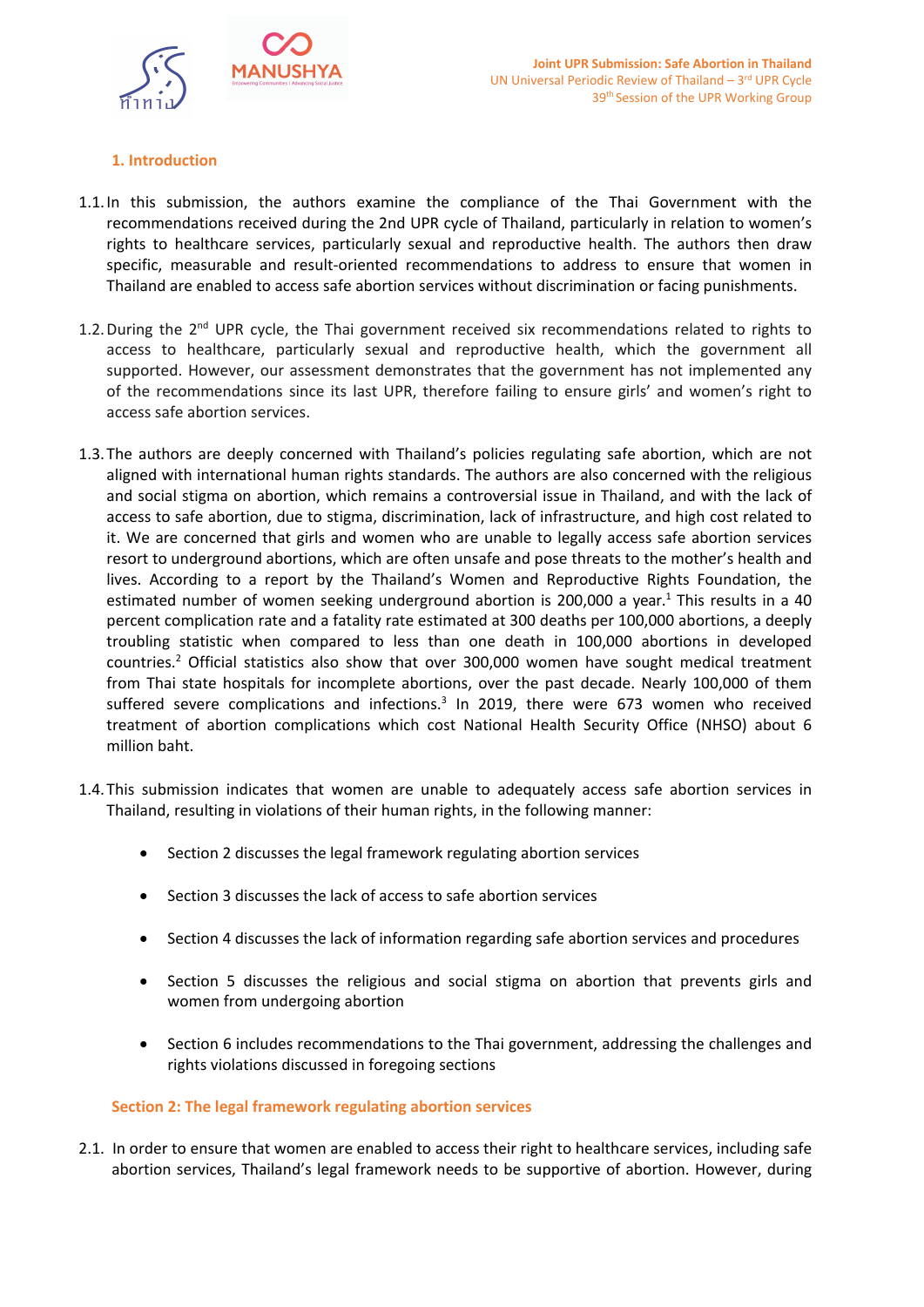

its 2<sup>nd</sup> UPR cycle, the Thai government did not receive any recommendation specifically addressing legislation regulating safe abortion. This is problematic because in Thailand, until early 2021, women who underwent abortion were being criminalized under Section 301 of the Penal Code which stated that 'any woman, causing herself to be aborted or allowing the other person to procure the abortion for herself, shall be imprisoned not more of three years or fined not more of sixty Baht, or both'. 4 Even though Section 305 provided exceptions in case of rape or health concerns, doctors still refused to perform abortion in such cases.

- 2.2. In February 2020, the Constitutional Court ruled that Section 301 of the Penal Code are both unconstitutional because they only punish women, breaching the constitutional principles of equality and liberty. The Court also stressed that the Sections resulted in illegal abortions which have endangered many women. Therefore, the government committed to amending both Sections before 13 February 2021. To amend the Section, two proposals were submitted to the Cabinet: (1) The Cabinet submitted <sup>a</sup> proposal which would permit abortion 'on demand' up to 12 weeks, whereas later, abortion can only be legally undergone for specific reasons. (2) Another proposal was submitted by the opposition Move Forward Party, which would allow women to terminate their pregnancies within the first 24 weeks of their pregnancy.<sup>5</sup> Late January 2021, the Parliament passed that an amendment to the Sections of the Penal Code that came into effect on 7 February 2021, regulating abortion, permitting women to terminate their pregnancy during the first 12 weeks.<sup>6</sup>
- 2.3. While the new law is <sup>a</sup> step in the right direction of legalizing abortion, the authors continue to be concerned regarding the legislation because abortion remains <sup>a</sup> crime under the penal code, when undergone beyond 12 weeks. Further, women and girls are still denied the right to decision-making over their own body and regarding their own pregnancy and their rights to reproductive health continue to be violated. According to the new law, women can only legally terminate their pregnancy during the first 12 weeks. After that, women are able to legally undergo abortion if they fulfill one of the criteria set by the Medical Council of Thailand (MCT) and Ministry of Public Health (MOPH): if the pregnancy poses <sup>a</sup> threat to the mother'<sup>s</sup> physical and/or emotional health, if there are fetal abnormalities or if the pregnancy is the result of sexual assault, in these cases the gestational age (GA) is not limited. There is <sup>a</sup> gestational limit, allowing abortion between 12-20 weeks of gestation only after <sup>a</sup> woman obtain "Option Counseling" from the registered counselor office<sup>7</sup> . However, women who seek to terminate their pregnancy beyond 12 weeks and do not fulfill any of the criteria will still be criminalized and could be sentenced to six months in jail, and <sup>a</sup> fine of up to 10,000 Thai Baht (THB).<sup>8</sup> Therefore, the new law fails to ensure that all women are enabled to legally undergo safe abortion.
- 2.4. The authors are concerned that under the new regulations underground and unsafe abortions will continue. While the new regulations allow abortions up to 12 weeks, it may need to be seen whether in practice, women will also be able to undergo abortion services. Women wishing to undergo abortion still face barriers such as fear and social stigma.<sup>9</sup> Unfortunately, the penalties provided to women seeking abortion beyond 12 weeks of their pregnancy will maintain the stigma of abortion in Thailand.<sup>10</sup> Therefore, women's groups continue to advocate for full legalization of abortion, so that all women are enabled to access safe abortion services without discrimination.

## **Section 3: Lack of access to safe abortion services**

3.1. During its 2<sup>nd</sup> UPR cycle, Thailand did not receive any recommendation specifically addressing the provision of safe abortion services in Thailand, even though many challenges regarding this are observed, as explained below. These challenges have severe consequences for women and girls wishing to undergo abortion: as women and girls face challenges accessing safe abortion services,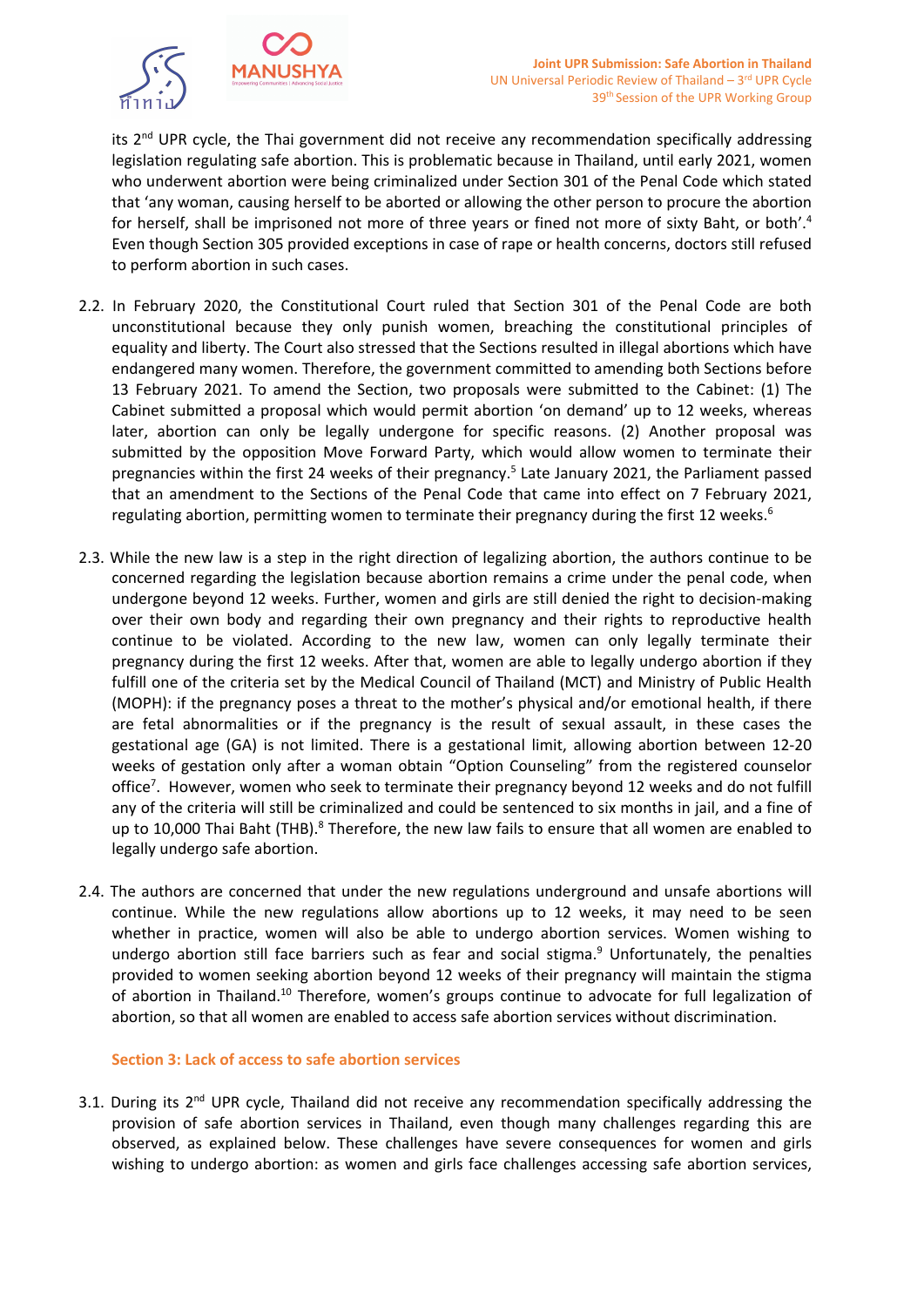

the only option available to them is turning to unqualified providers or knock-off abortion pills. According to <sup>a</sup> report by the Thailand'<sup>s</sup> Women and Reproductive Rights Foundation, the estimated number of women seeking underground abortion is 200,000 a year.<sup>11</sup> This results in a 40 percent complication rate and <sup>a</sup> fatality rate estimated at 300 deaths per 100,000 abortions, <sup>a</sup> deeply troubling statistic when compared to less than one death in 100,000 abortions in developed countries.<sup>12</sup> Official statistics also show that over 300,000 women have sought medical treatment from Thai state hospitals for incomplete abortions, over the past decade. Nearly 100,000 of them suffered severe complications and infections.<sup>13</sup>

- 3.2. One of the challenges faced by women and girls in accessing safe abortion services is that doctors are unwilling to perform abortions due to moral concerns, even when women are legally permitted to undergo abortion.<sup>14</sup> That the medical community in Thailand commonly has a pro-life stance, is also demonstrated by the fact that many universities do not teach how to safely perform an abortion. Therefore, even with the new legislation allowing for women and girls to legally terminate their pregnancy up to 12 weeks (as explained in Section 1), it needs to be seen whether doctors are willing to comply with the new law and perform abortions.
- 3.3. If medical facilities refuse to perform abortions, they are expected to refer eligible patients to another facility. However, they do not always do so, and there is neither legislation stopping them from simply turning away <sup>a</sup> woman seeking to terminate <sup>a</sup> pregnancy nor <sup>a</sup> national plan to change the attitude of the doctors towards safe abortion.
- 3.4. With very few facilities officially providing abortion, reproductive health referral networks are an important mechanism to help women get easy access to safe abortion services. It has been estimated that of roughly 40,000-50,000 gynaecologists in the country, only about 125, or about 0.2 percent of them are part of Referral System for Safe Abortion. 15 In 2020, There were about 80 facilities in Thailand: 52 governmental hospitals, 2 private hospitals and 25 private clinics and 140 doctors (gynaecologists and others). Among 52 Governmental hospitals, rules set up by each hospital about providing abortion vary, including setting up the committee to consider case by case, limiting the service to girls under 20 only, providing services to people in their province or subprovince only, providing services in cases of rape or fetus anomaly only or setting <sup>a</sup> limit on the number of abortions per weeks. 25 private clinics can provide abortion in the first 12 weeks of pregnancy only according to the MDC. There are only 2 hospitals in Thailand that can provide abortion up to 24 weeks of pregnancy. In light of different rules, women who are pregnant over 12 weeks need to travel long distances to access the facilities.
- 3.5. Abortion Pill has been registered as the essential medicine in Thailand since 2013 under the category of E1 for the abortion within 9 weeks later extended to 24 weeks in 2015. It requires <sup>a</sup> prescription from doctors and is not available over the counter. The Thai government is in charge of the distribution of medical abortion pill to hospitals in the network of NHSO. Thus, access to abortion pill is hindered by government regulations and inadequate facilities rather than availability or supply in the market.
- 3.6. Women and girls seeking to terminate their pregnancy also have to deal with the barrier to cost. To illustrate, <sup>a</sup> vacuum aspiration procedure can cost up to 5,000 THB, while pills used to induce abortion typically cost about 500 THB, an amount roughly 1.5 times of Thailand'<sup>s</sup> daily minimum wage. Even though NHSO provides 3,000 THB to cover abortion costs, people are unaware of this.<sup>16</sup>
- 3.7. Women and girls seeking to undergo safe abortion also have to deal with the barrier of distance. For women living in rural areas, this can be an insurmountable challenge, as to undergo safe abortion,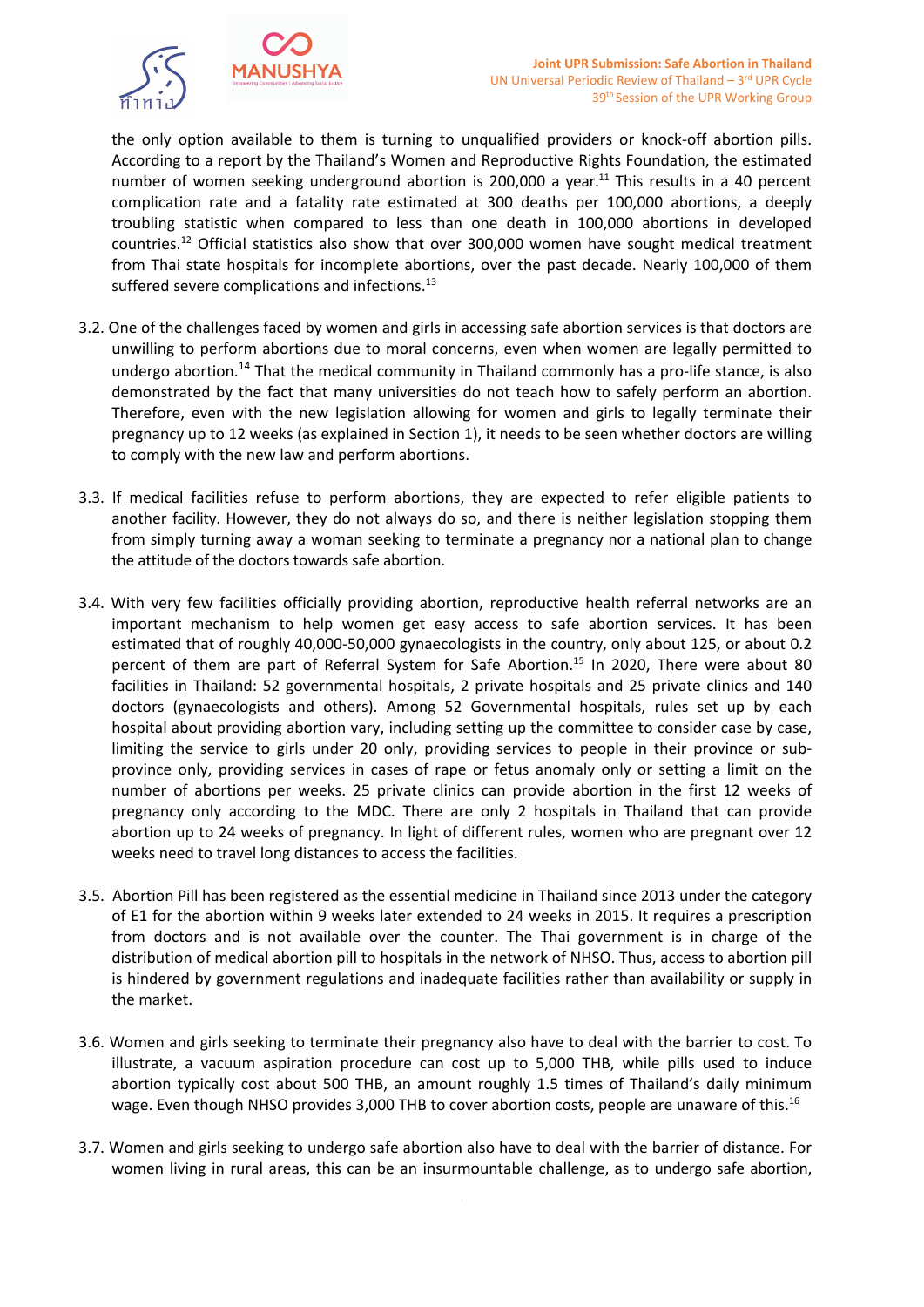

they may require travelling long distances, up to 400 kilometres, which they are often unable to do. Currently, out of over 1,000 hospitals and clinics, there are only about 100 in the entire country that are considered pro-choice and offer safe abortion services. Those facilities are far from evenly dispersed, with most located in major cities. There are three facilities in Bangkok, two clinics in Chiang Mai and one in Phuket. Therefore, the majority of provinces have no facilities at all, thus being extremely limiting to women located in other cities. For example, in the Isaan region (Northeastern Thailand) only one hospital provides safe abortion services. However, even the hospitals that offer safe abortion services have regulations and exceptions in place: only some districts are being covered, and people have to obtain an ID card. There is the need for at least one hospital in each province to offer safe abortion services, and also more campaigns to let people know that they can get safe and legal abortion services for free under universal healthcare coverage.<sup>17</sup>

- 3.8. Additional challenges in accessing safe abortion services are faced by marginalised women, including migrant women. They are often unaware of safe abortion services available, and are not covered by the NHSO, Social security and Act for Prevention and Solution of the Adolescent Pregnancy Problem of 2016. This is particularly problematic as many girls from Lao PDR get pregnant in Thailand. $^{18}$
- 3.9. The government still considers the unplanned pregnancy as the problem of teenagers in spite of the fact that girls under 19 account for only 16 percent of all the women<sup>19</sup> This perception also misleac the contraception policy as now the NHSO only provides free contraceptive implants for girls under 20 and women who have had an abortion. For the women who fall outside of the criteria, such as those who have children, they need to pay by themselves when seeking contraceptive implants. The implementation of the Act for Prevention and Solution of the Adolescent Pregnancy Problem of 2016 is problematic as many facilities still require girls who access reproductive health services between 15-20 years to provide permission from their parents, in conflict with Article 5 of the act that indicates that girls from 10-20 years can take <sup>a</sup> reproductive health decision as well as <sup>a</sup> regulation issued by the MOPH stating that girls from 15-20 can access the abortion service without their parent'<sup>s</sup> permission. For the women living with HIV, the government aims mainly to prevent the vertical transmission by treatment of mother and child whereas the safe abortion for women living with HIV was not addressed in the Prevention of Mother to Child Transmission Program (PMTCT)
- 3.10.During COVID-19, women face more barriers in accessing abortion services due to travel restrictions and limited health services in lockdown. Yet, demand for safe abortion is observed to be increasing. MOPH has drafted <sup>a</sup> policy on Telemedicine of abortion pills since the peak of the pandemic last year (April 2020) but failed to put it into practice until now.

## **Section 4: Lack of information regarding safe abortion services and procedures**

- 4.1. During its 2<sup>nd</sup> UPR cycle, Thailand did not receive any recommendation specifically addressing women'<sup>s</sup> right to information regarding safe abortion services and procedures in Thailand, even though many challenges regarding this are observed, as evidenced below.
- 4.2. Generally, Thai people are unaware of safe abortion services that are available. In schools, students are not being taught about safe abortion either. Consequently, if students find themselves pregnant, they do not know where to seek help. The organisation HingHoyNoy does receive cases regarding teenage pregnancies through Facebook, however, Facebook does not allow content related to abortion. This severely impedes peoples' ability to access information about safe abortion services and procedures. 20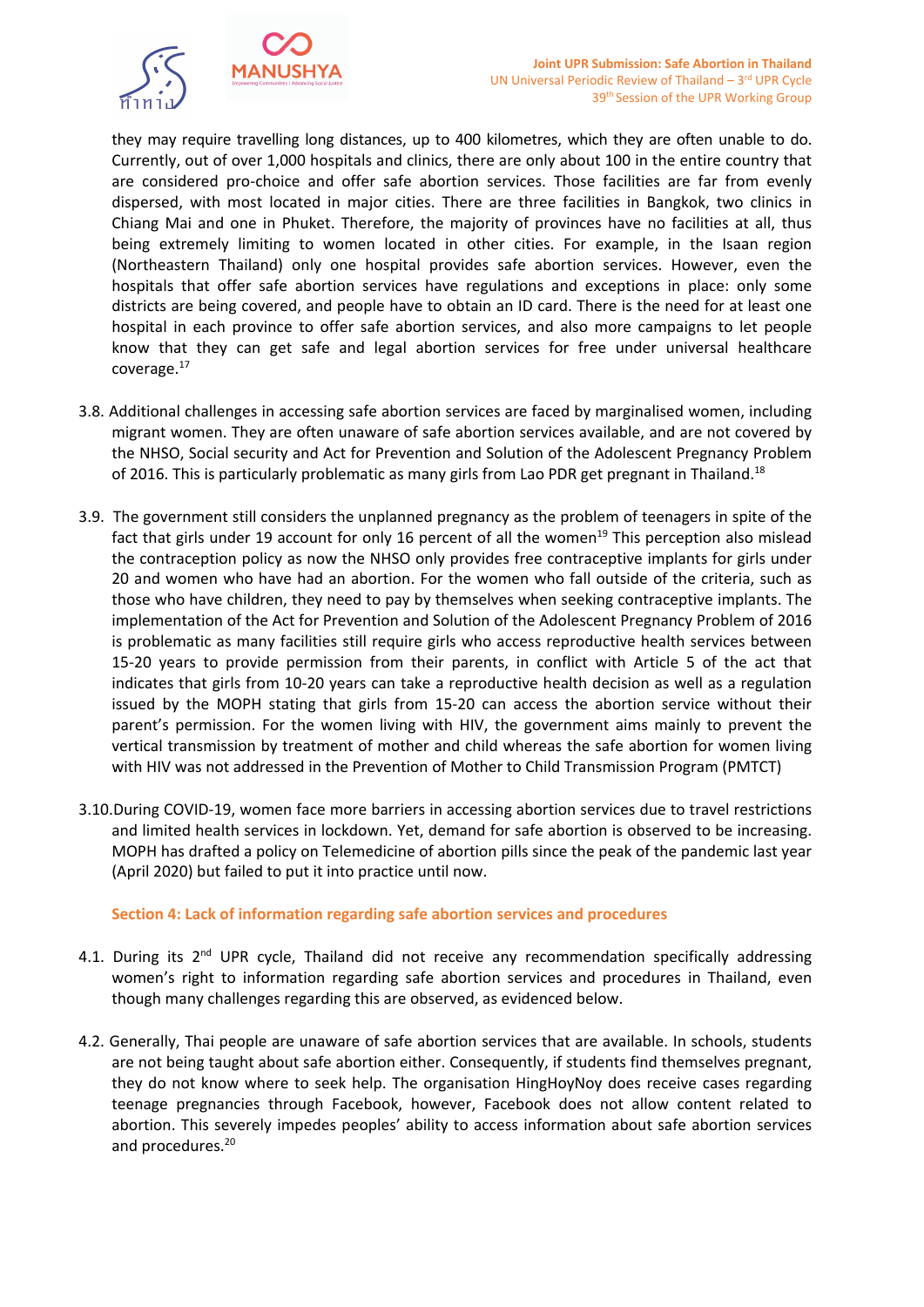

- 4.3. When medical practitioners and nurses perform abortions, often they do not provide the patient with information on the procedure or the method employed. Therefore, women have no knowledge of how abortions are performed, and which methods were used, even after undergoing the procedure. This clearly violates women'<sup>s</sup> right to information, which is significant for them to ensure that they are able to make informed decisions regarding their pregnancy.
- 4.4. The Thai government, through the Department of Health of the Ministry of Public Health as well as the National Health Security Office has made little efforts to provide more information about abortion services and their procedures. It established <sup>a</sup> network of doctors, nurses, and multidisciplinary staff to provide abortion services. The National Health Security Office also allocated <sup>a</sup> budget of 3,000 THB per abortion, without setting an age limit. However, the problem remains as services are not promoted by any means. While the information on safe abortion services and procedures can be found on the MOPH website, the relevant document is intended for internal use. Due to the lack of promotion of safe abortion services, societal attitudes towards abortion remain unchanged and health providers continue to be reluctant to promote services. Women seeking safe abortion services rely on <sup>t</sup> NGO'<sup>s</sup> hotline such as Tamtang and 1663 to be referred to facilities. Even the law was revised, the situation remains the same.

# **Section 5: Religious and social stigma on abortion prevents girls and women from undergoing abortion**

- 5.1. Though yearly around 300,000 to 400,000 legal and illegal abortions are performed in Thailand, abortion remains taboo and is considered sinful under Thai Buddhist beliefs.<sup>21</sup> Consequently, women undergoing abortion are being stigmatized and demonized. This results in women and girls facing challenges accessing safe abortion services, and it discourages conversations and education on the issue. While stigma on abortion severely affects girls' and women'<sup>s</sup> ability to access safe abortion services, this was not specifically addressed by any of the recommendations the Thai government received during its 2<sup>nd</sup> UPR cycle.
- 5.2. Given that approximately 94 percent of Thailand'<sup>s</sup> population identifies as Buddhist, much of the debate around abortion stems from religious traditions and social thought. Abortion is considered to be murder under Buddhist precepts, which states that thou shall not kill living things. Therefore, women who undergo the procedure often wonder if they would be able to have kids again, if they are murderers or if they have committed <sup>a</sup> crime. Women feel guilty for not being 'good', shamed and depressed, with people around them reminding them of their sin, thus they carry lifelong guilt for choosing abortion.
- 5.3. These Buddhist beliefs of abortion as sinful and murder are also the reason that (1) medical practitioners still refuse to perform abortions or promote safe abortion services (as described in Section 3); (2) women and girls do not dare seek help out of shame; (3) the lack of confidentiality around women seeking abortion and the stigmatization of those using contraceptive implant or sterilization; (4) schools continue to kick pregnant teens out and fail to help girls who had an abortion, and (5) the government offers them no help. Even if abortion would be completely legalised, religious beliefs and the social stigma will have to be addressed so that acceptance towards safe abortion will be reached.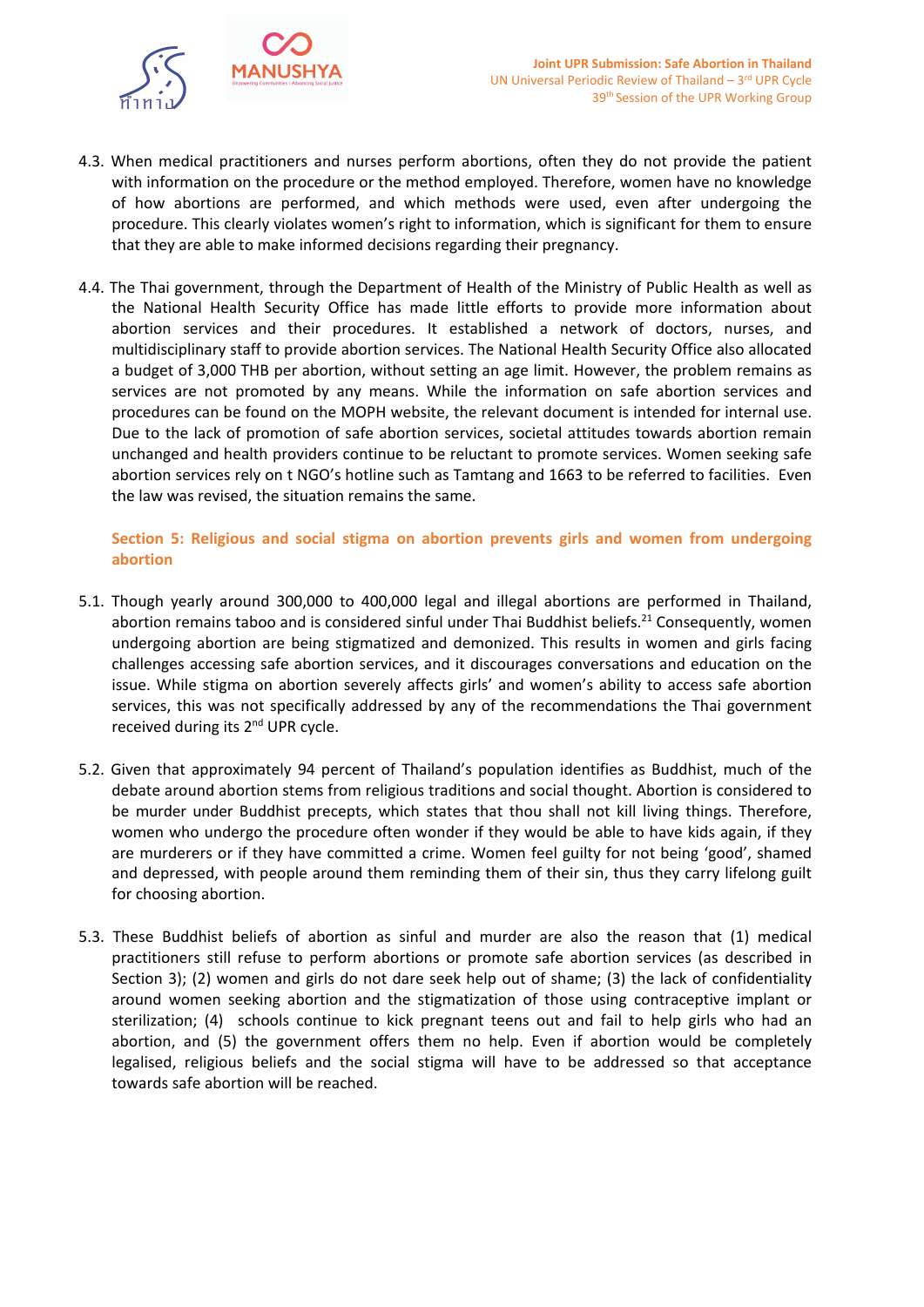

#### **Section 6: Recommendations to the Thai Government**

Manushya Foundation and Tamtang Group make the following specific recommendations to the Thai government and call on the government to guarantee that all women and girls have access to and are enabled to undergo safe abortion, without facing discrimination and stigma.

#### **6.1 Regarding the legal framework regulating abortion services**

a. According to paragraph 8 of General Comment No.36 (2018) by the Human Rights Committee on the right to life, voluntary termination of pregnancy must not be regulated if such measures violate the right to life of <sup>a</sup> pregnant woman or girl. Restrictions on the ability of women or girls to seek abortion must not, jeopardize their lives, subject them to physical or mental pain or suffering, discriminate against them or arbitrarily interfere with their privacy.

b. According to paragraph 8 of General Comment No.36 (2018) by the Human Rights Committee on the right to life, refrain from regulating pregnancy or abortion in <sup>a</sup> manner that runs contrary to their duty to ensure that women and girls do not have to undertake unsafe abortions, with abortion laws should be revised accordingly. For this, the state should not take apply criminal sanctions against women and girls undergoing abortion or against medical service providers assisting them in doing so, compelling women and girls to resort to unsafe abortion.

#### **6.2 Regarding the lack of access to safe abortion services**

a. According to paragraph 8 of General Comment No.36 (2018) by the Human Rights Committee on the right to life, remove existing barriers that deny effective access by women and girls to safe and legal abortion, including barriers caused as <sup>a</sup> result of the exercise of conscientious objection by individual medical providers.

b. According to paragraph 8 of General Comment No.36 (2018) by the Human Rights Committee on the right to life, provide safe, legal and effective access to abortion where the life and health of the pregnant woman or girl are at risk, and where carrying <sup>a</sup> pregnancy to term would cause the pregnant woman or girl substantial pain or suffering, most notably where the pregnancy is the result of rape or incest or is not viable.

c. According to paragraph 8 of General Comment No.36 (2018) by the Human Rights Committee on the right to life, ensure the availability of, and effective access to, quality prenatal and postabortion health care for women and girls in all circumstances, and on <sup>a</sup> confidential basis.

d. In line with Concluding Observation 39 of the Concluding observations on the combined sixth and seventh periodic reports of Thailand by the Committee on the Elimination of Discrimination against Women (2017), strengthen measures to reduce maternal mortality, including by ensuring the availability and accessibility of adequate sexual and reproductive health-care services.

e. According to Concluding Observation 30 of the Concluding observations on the combined initial and second periodic reports of Thailand by the Committee on Economic, Social and Cultural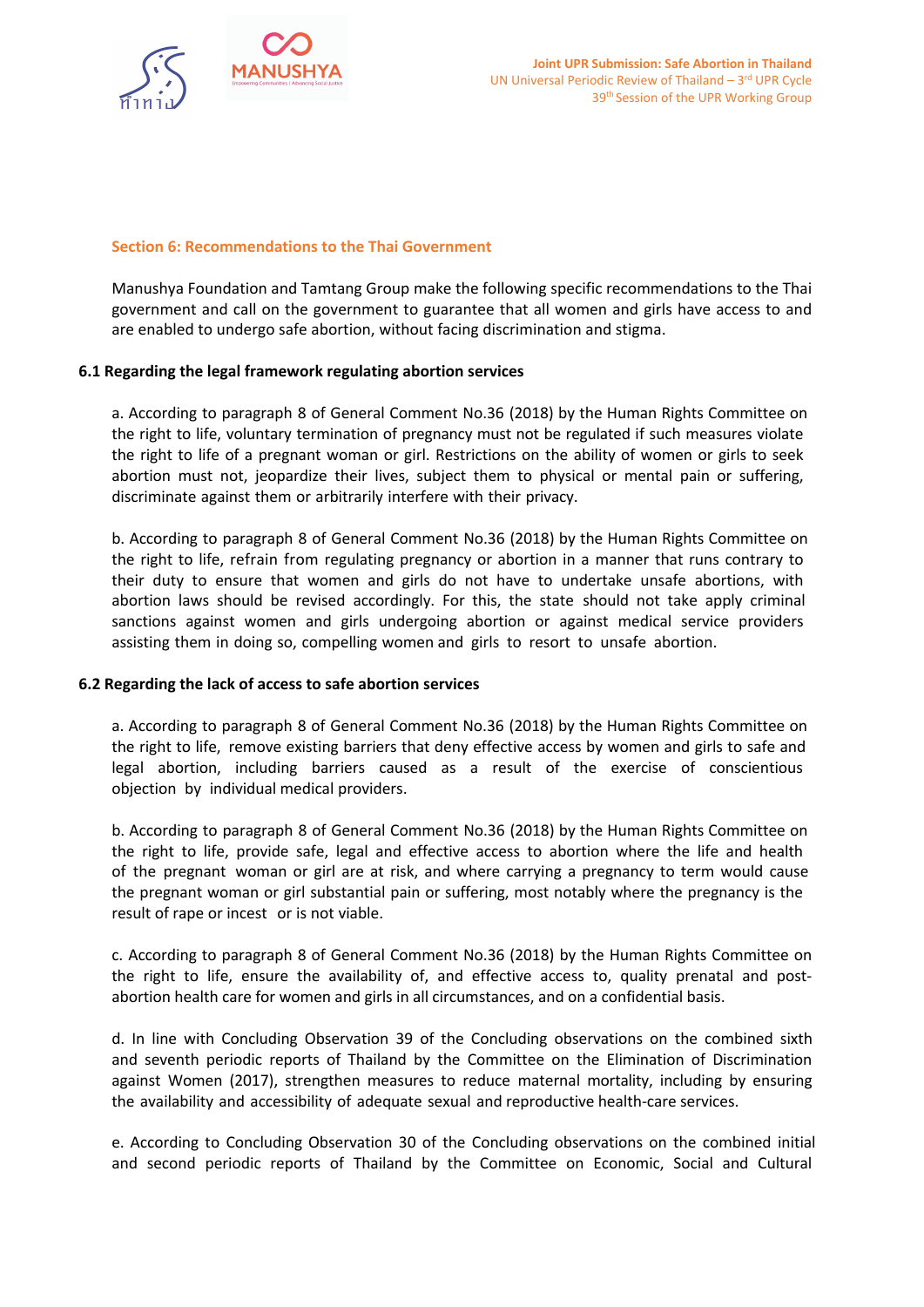

Rights (2015), take preventive measures to address the problem of unsafe abortions, protect and promote access to safe abortion services through <sup>a</sup> specific program, strengthen availability and affordability of sexual and reproductive health services to everyone in Thailand regardless of nationality, especially in rural areas. Ensure that migrant workers covered by social security enjoy the same right to safe abortion service as Thais.

f. Ensure full protection against discrimination based on race, age, health, religion and ensure that women and girls seeking safe abortion do not suffer from discrimination from service providers. This is particularly important as women still experience stigma and discriminatory practices when accessing safe abortion services in Thailand, including services and treatments being denied.

#### **6.3 Regarding the lack of information regarding safe abortion services and procedures**

a. According to paragraph 8 of General Comment No.36 (2018) by the Human Rights Committee on the right to life, effectively protect the lives of women and girls against the mental and physical health risks associated with unsafe abortions. In particular, by ensuring access to quality and evidence-based information and education in different languages about sexual and reproductive health, providing them with <sup>a</sup> wide range of affordable contraceptive methods, and preventing the stigmatization of women and girls seeking abortion.

b. In accordance with the Preventable Maternal Mortality and Morbidity and Human Rights developed pursuant to resolution 11/8 of the Human Rights Council (2009), preventing maternal mortality and morbidity requires the effective promotion and protection of the human rights of women and girls, in particular their rights to life, to be equal in dignity, to education, to be free to seek, receive and impart information, to enjoy the benefits of scientific progress, to freedom from discrimination, and to enjoy the highest attainable standards of physical and mental health, including sexual and reproductive health.

## **6.4 Regarding the religious and social stigma on abortion that prevents girls and women from undergoing abortion**

a. In line with the Preventable Maternal Mortality and Morbidity and Human Rights developed pursuant to resolution 11/8 of the Human Rights Council (2009), collect disaggregated data, including data disaggregated by age, rural or urban location, disability, religion, health, and other relevant criteria, in relation to maternal mortality and morbidity, to ensure effective targeting of policies and programmes to address discrimination and the needs of disadvantaged and marginalized women and adolescent girls, to permit effective monitoring of policies and programmes, including through the adoption of national-level targets and indicators reflecting the main underlying causes of maternal mortality and morbidity, and through the development of appropriate health programmes.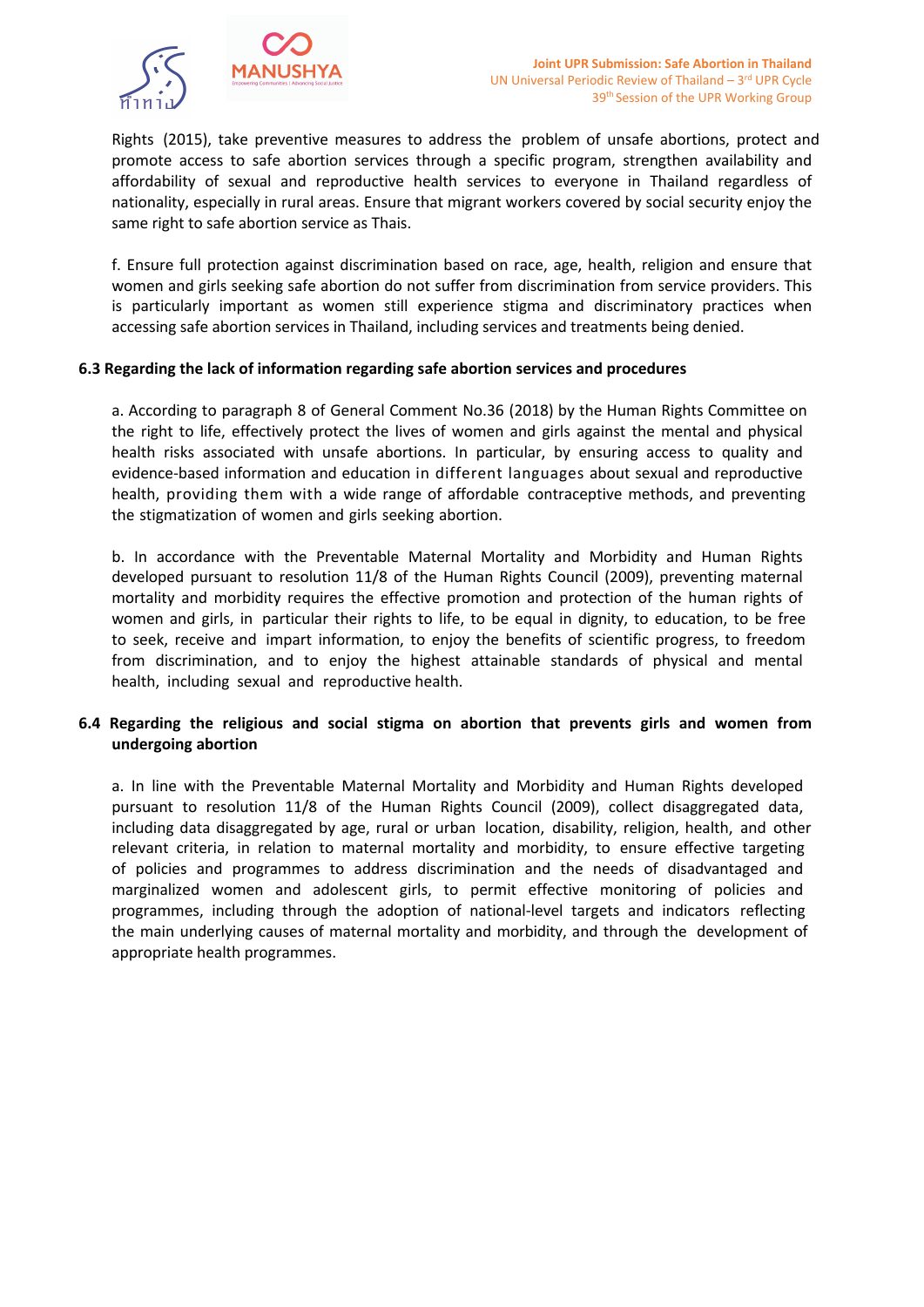

# **Annex: Assessment of implementation of UPR recommendations received during the <sup>2</sup>nd UPR Cycle of Thailand, particularly in the context of safe abortion services**

| Theme: Improvement of maternal and infant health                                                                                                                                                                                                                             |           |                                                                                                                                                                               |                                                      |  |
|------------------------------------------------------------------------------------------------------------------------------------------------------------------------------------------------------------------------------------------------------------------------------|-----------|-------------------------------------------------------------------------------------------------------------------------------------------------------------------------------|------------------------------------------------------|--|
| 158.151 Continue to develop the<br>health system through the<br>strengthening of the right to enjoy<br>health for all segments of the<br>society (Iraq);                                                                                                                     | Supported | E42 Access to health-<br>care (general)<br><b>Affected persons:</b><br>- general                                                                                              | Status: Not implemented<br>Source: Paragraph 2.1-5.3 |  |
| Source of position: A/HRC/33/16<br>- Para. 158                                                                                                                                                                                                                               |           |                                                                                                                                                                               |                                                      |  |
| 158.152 Facilitate access to health<br>services for all the population in<br>the Thai territory (Madagascar);<br>Source of position: A/HRC/33/16<br>- Para. 158                                                                                                              | Supported | E42 Access to health-<br>care (general)<br><b>Affected persons:</b><br>- general                                                                                              | Status: Not implemented<br>Source: Paragraph 2.1-5.3 |  |
| 158.154 Further strengthen<br>measures to ensure equal access<br>to health services for all, while<br>giving special attention to the<br>needs of children, women and the<br>elderly (Sri Lanka);<br>Source of position: A/HRC/33/16<br>- Para. 158                          | Supported | <b>E42 Access to health-</b><br>care (general)<br><b>Affected persons:</b><br>- women<br>- children<br>- older persons                                                        | Status: Not implemented<br>Source: Paragraph 2.1-5.3 |  |
| 158.153 Accelerate its efforts to<br>achieve the targets on reducing<br>infant mortality rate and achieving<br>universal health-care scheme,<br>including improving of the<br>maternal health in remote areas<br>(Bhutan);<br>Source of position: A/HRC/33/16<br>- Para. 158 | Supported | <b>E42 Access to health-</b><br>care (general)<br>E41 Right to health -<br>General<br><b>Affected persons:</b><br>- children<br>- women<br>- persons living in rural<br>areas | Status: Not implemented<br>Source: Paragraph 2.1-5.3 |  |
| 158.156 Reduce infant mortality<br>rate and improve maternal health<br>care in remote areas (Nigeria);<br>Source of position: A/HRC/33/16<br>- Para. 158                                                                                                                     | Supported | <b>E42 Access to health-</b><br>care (general)<br>E41 Right to health -<br>General<br><b>Affected persons:</b><br>- children<br>- women<br>- persons living in rural<br>areas | Status: Not implemented<br>Source: Paragraph 2.1-5.3 |  |
| 158.155 Continue the reduction of<br>maternal and infant mortality<br>rates, and continue with the                                                                                                                                                                           | Supported | <b>E42 Access to health-</b><br>care (general)<br>E41 Right to health -                                                                                                       | Status: Not implemented<br>Source: Paragraph 2.1-5.3 |  |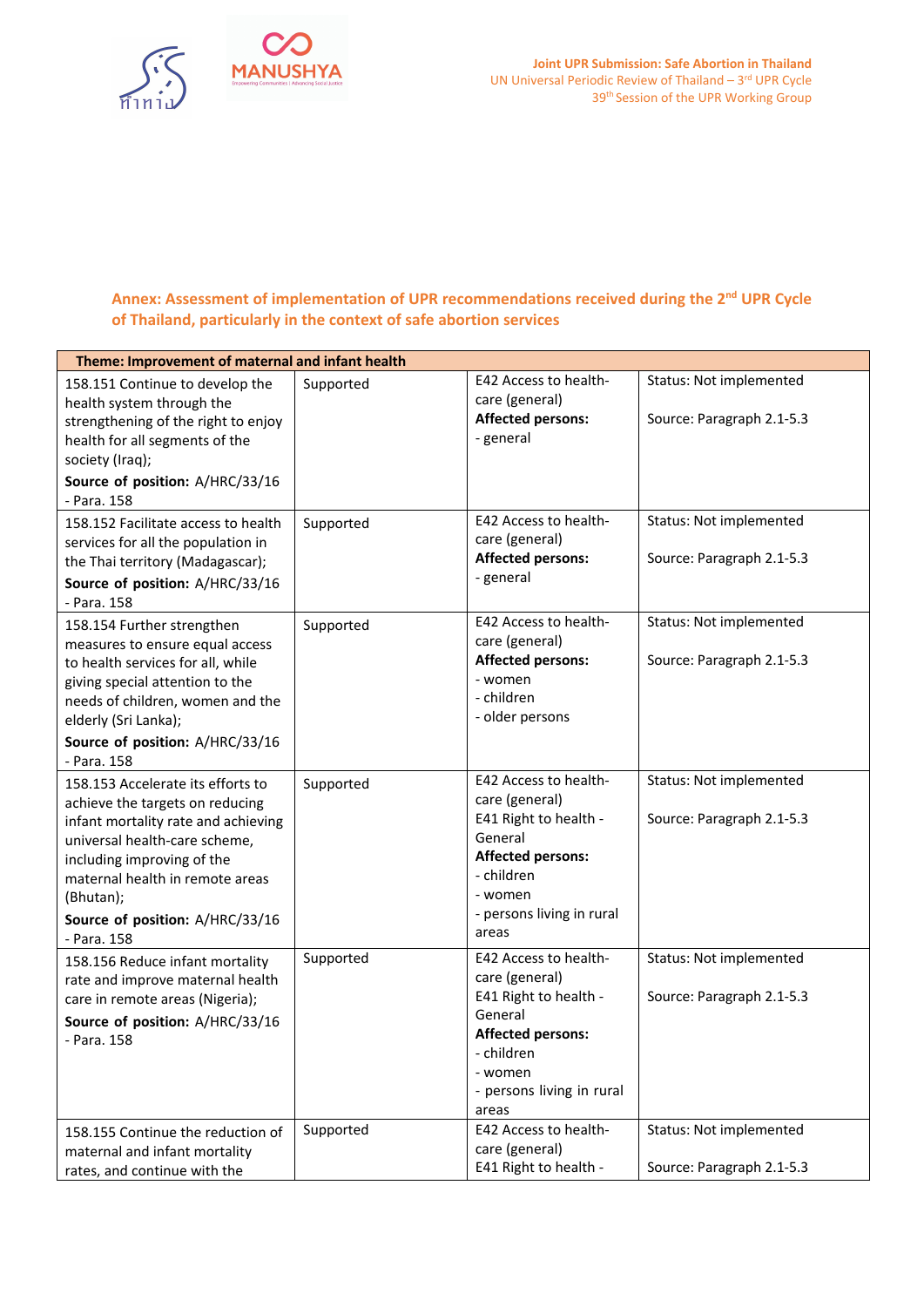

| national plan for the development | General                  |  |
|-----------------------------------|--------------------------|--|
| of children and youth (Bahrain);  | E21 Right to an          |  |
| Source of position: A/HRC/33/16   | adequate standard of     |  |
| - Para. 158                       | living - general         |  |
|                                   | <b>Affected persons:</b> |  |
|                                   | - children               |  |
|                                   | - vouth                  |  |

## **Endnotes**

1 Viroj Tangcharoensathien, Kamheang Chaturchinda, Wassana Imem, Commentary: Thailand: Sexual and reproductive health before and after universal health coverage in 2002, *Global Public Health,* 2015, available at: <https://www.ncbi.nlm.nih.gov/pmc/articles/PMC4318085/> 2 Kamheang Chaturachinda, Unsafe Abortion in Thailand: Roles of RTCOG, *Thai Journal of Obstetrics and Gynaecology*, Vol.22, pp.2-7, January 2014, available at: [https://he02.tci](https://he02.tci-thaijo.org/index.php/tjog/article/view/16705/15519)[thaijo.org/index.php/tjog/article/view/16705/15519](https://he02.tci-thaijo.org/index.php/tjog/article/view/16705/15519). 3 Bangkok Post, *End stigma of abortion, 4 March 2020*, available at: <https://www.bangkokpost.com/opinion/opinion/1871094/end-stigma-of-abortion> ; Bangkok Post, *Historic ruling offers pro-choice hope*, 21 February 2020, available at:

<https://www.bangkokpost.com/opinion/opinion/1862044/historic-ruling-offers-pro-choice-hope>

4 Thailand Law Library, *Abortion (Sections 301-305),* available at: [https://library.siam-legal.com/thai](https://library.siam-legal.com/thai-law/criminal-code-abortion-sections-301-305/)[law/criminal-code-abortion-sections-301-305/](https://library.siam-legal.com/thai-law/criminal-code-abortion-sections-301-305/)

5 Tamtang Group, *The abortion law in Thailand is being improved, but it is not enough,* 9 December 2020, available at: [https://www.girlsglobe.org/2020/12/09/the-abortion-law-in-thailand-is-being-improved-but-it](https://www.girlsglobe.org/2020/12/09/the-abortion-law-in-thailand-is-being-improved-but-it-doesnt-go-far-enough/)[doesnt-go-far-enough/](https://www.girlsglobe.org/2020/12/09/the-abortion-law-in-thailand-is-being-improved-but-it-doesnt-go-far-enough/) Manushya Foundation, *Safe abortion is <sup>a</sup> human right*, 24 December 2020, available at: <https://www.instagram.com/p/CJLGxGbp2I2/>

6 แก้ไขเพ่ิมเติมประมวลกฎหมายอาญา (ฉบบัท่ี๒๘) <sup>พ</sup>.ศ. <sup>๒๕๖๔</sup>, (An act Amending the Penal Code (No. 28) B.E. 2654 (2021), available at: [http://www.ratchakitcha.soc.go.th/DATA/PDF/2564/A/010/T\\_0001.PDF](http://www.ratchakitcha.soc.go.th/DATA/PDF/2564/A/010/T_0001.PDF) ; Amnesty International, Women's lives have been shattered by COVID-19 - but there's still plenty to celebrate, 8 March 2021, available at: [https://www.amnesty.org/en/latest/news/2021/03/10-positive-developments-for](https://www.amnesty.org/en/latest/news/2021/03/10-positive-developments-for-womens-rights-2021/)[womens-rights-2021/](https://www.amnesty.org/en/latest/news/2021/03/10-positive-developments-for-womens-rights-2021/) ; Reuters, *Thailand backs amendment allowing early-stage abortions,* 26 January 2021, available at:

<https://www.reuters.com/article/thailand-abortion-idUSL4N2K114O>

7 Human Rights Watch, *Thailand should fully decriminalize abortion,* 25 January 2021, available at:

<https://www.hrw.org/news/2021/01/25/thailand-should-fully-decriminalize-all-abortion> ; Bangkok Post, *House passes early-stage abortion bill,* 21 January 2021, available at:

<https://www.bangkokpost.com/thailand/general/2054263/house-passes-early-stage-abortion-bill>

8 Human Rights Watch, *Thailand should fully decriminalize abortion,* 25 January 2021, available at:

<https://www.hrw.org/news/2021/01/25/thailand-should-fully-decriminalize-all-abortion>

9 The New York Times, Th*ailand Legalises Abortion in 1st Trimester but keeps other restrictions*, 28 January 2021, available at: <https://www.nytimes.com/2021/01/28/world/asia/thailand-abortion-rights.html> Aljazeera, *Thailand legalises early abortions; pro-choice groups want more*, 9 February 2021, available at: <https://www.aljazeera.com/news/2021/2/9/thailand-legalises-early-abortions-pro-choice-groups-want-more> 10 Reuters, *Thailand backs amendment allowing early-stage abortions,* 26 January 2021, available at:

<https://www.reuters.com/article/thailand-abortion-idUSL4N2K114O> ; Aljazeera, *Thailand legalises early abortions; pro-choice groups want more*, 9 February 2021, available at: <https://www.aljazeera.com/news/2021/2/9/thailand-legalises-early-abortions-pro-choice-groups-want-more>

<sup>11</sup> Viroj Tangcharoensathien, Kamheang Chaturchinda, Wassana Imem, Commentary: Thailand: Sexual and reproductive health before and after universal health coverage in 2002, *Global Public Health,* 2015, available at: <https://www.ncbi.nlm.nih.gov/pmc/articles/PMC4318085/>

12 Kamheang Chaturachinda, Unsafe Abortion in Thailand: Roles of RTCOG, *Thai Journal of Obstetrics and Gynaecology*, Vol.22, pp.2-7, January 2014, available at: [https://he02.tci](https://he02.tci-thaijo.org/index.php/tjog/article/view/16705/15519)[thaijo.org/index.php/tjog/article/view/16705/15519](https://he02.tci-thaijo.org/index.php/tjog/article/view/16705/15519).